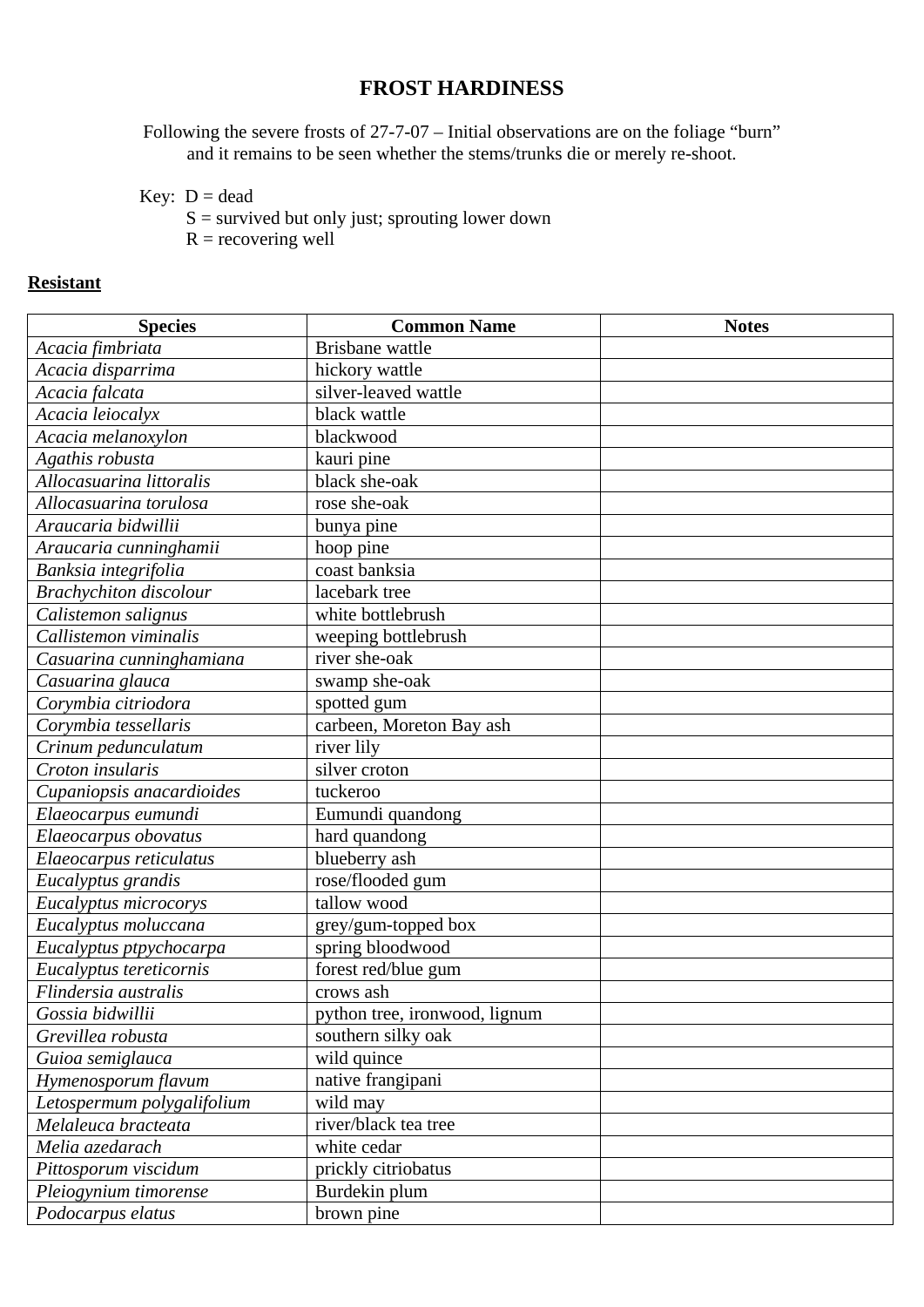| Stenocarpus sinuatus  | wheel-of-fire tree |  |
|-----------------------|--------------------|--|
| Streblus brunonianus  | whalebone tree     |  |
| Syzygium australe     | brush cherry       |  |
| Syzygium floribundum  | weeping satinash   |  |
| Tristaniopsis laurina | watergum           |  |
|                       |                    |  |

## **Moderately Susceptible**

| <b>Species</b>                  | <b>Common Name</b>       | <b>Notes</b>            |
|---------------------------------|--------------------------|-------------------------|
| Acmena hemilampra               | broad-leaved lilly pilly |                         |
| Acmena ingens                   | red apple                |                         |
| Acmena smithii                  | creek lillypilly         | $\mathbf R$             |
| Alphinia caerulea               | native ginger            | $\mathbf R$             |
| Barklya syringifolia            | golden shower tree       | $\mathbf R$             |
| Argyrhodendron actinophyllum    | tulip oak                |                         |
| Backhousia citriodora           | lemon-scented myrtle     |                         |
| <b>Brachychiton</b> acerifolius | flame tree               | $\mathbf R$             |
| Callerya megasperma             | native wisteria          | $\mathbf R$             |
| Castanospermum australe         | black bean               |                         |
| Cryptocarya sclerophylla        | hard cryptocarya         |                         |
| Cupaniopsis serrata             | smooth tuckeroo          |                         |
| Decaspermum humile              | silky myrtle             |                         |
| Diploglottis campbellii         | small-leaved tamarind    | $\mathbf R$             |
| Dysoxylum fraserianum           | rose mahogany, rosewood  |                         |
| Endiandra pubens                | hairy walnut             |                         |
| Ficus coronata                  | sandpaper fig            |                         |
| Ficus fraseri                   | white sandpaper fig      | $\mathbf R$             |
| Ficus obliqua                   | figwood                  | $\mathbf R$             |
| Ficus rubignosa                 | rusty fig                | $\mathbf R$             |
| Ficus virens                    | white fig                | $\mathbf R$             |
| Ficus watkinsiana               | strangler fig            | $\mathbf R$             |
| Flindersia schottiana           | cudgerie                 | $\mathbf R$             |
| Graptophyllum spinigerum        | Samford holly            |                         |
| Guioa semiglauca                | wild quince              | $\mathbf R$             |
| Leptospermum petersoniii        | lemon scented tea tree   | $\mathbf R$             |
| Lophostemon confertus           | brush box                |                         |
| Lophostemon suaveolens          | swamp mahogany           |                         |
| Macadamia integrifolia          | bauple nut               | $\mathbf R$             |
| Macadamia tetraphylla#          | rough-shelled macadamia  | $\mathbf R$             |
| Mallotus claoxyloides           | smell-of-the-bush        | $\overline{\mathbf{R}}$ |
| Mallotus philippensis           | red kamala               | $\mathbf R$             |
| Mischarytera lautereriana       | corduroy tamarind        |                         |
| Neolitsea australiensis         | green bolly gum          |                         |
| Omalanthus populifolius         | native bleeding heart    | $\mathbf R$             |
| Pararchidendron pruinosum       | tulip iris, snowwood     |                         |
| Pilidiostigma rhytispermum      | small-leaved plum myrtle |                         |
| Pittosporum undulatum           | sweet daphne             | $\mathbf R$             |
| Pleiogynium timorense           | Burdekin plum            |                         |